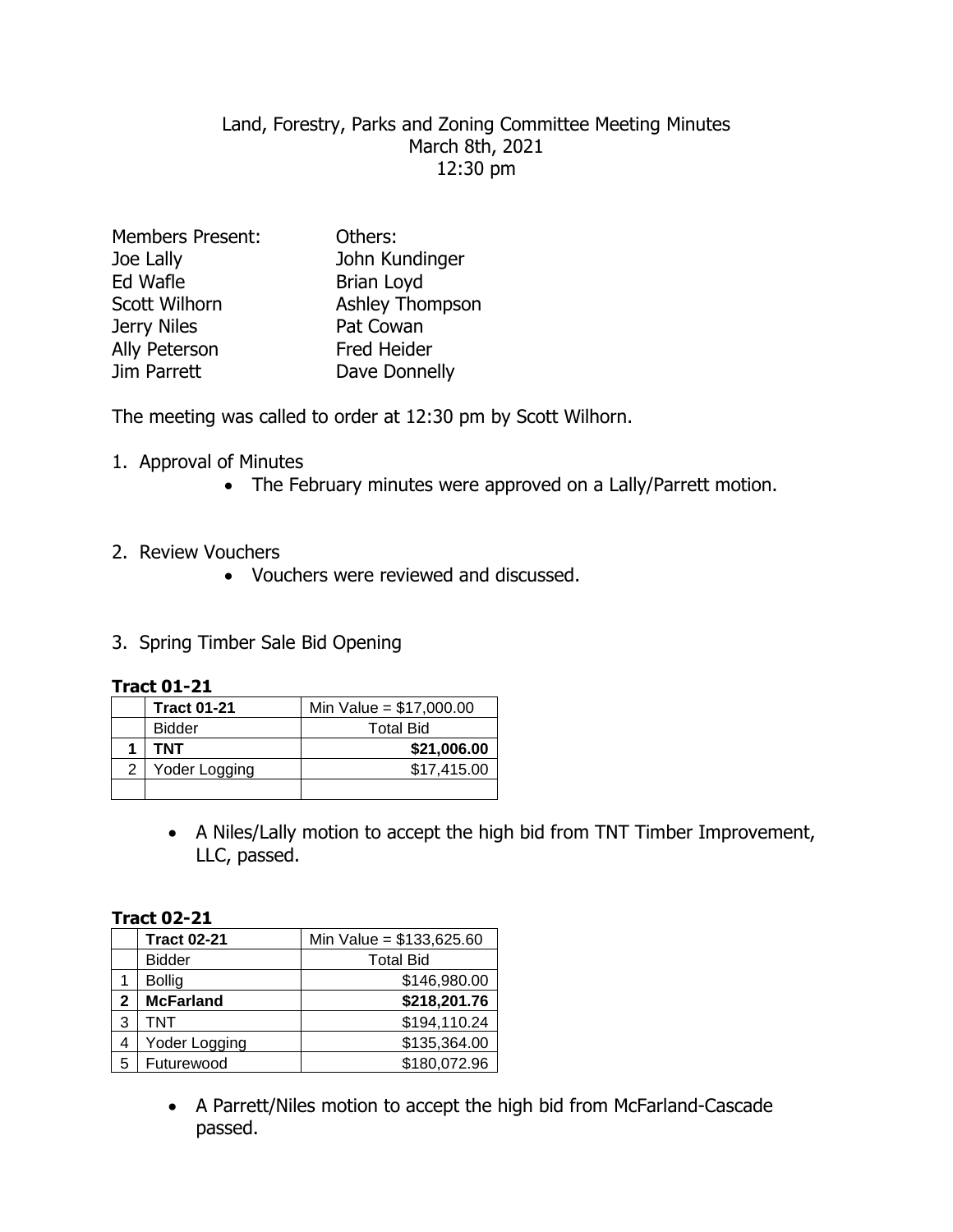## **Tract 03-21**

|   | <b>Tract 03-21</b> | Min Value = $$18,209.00$ |
|---|--------------------|--------------------------|
|   | <b>Bidder</b>      | <b>Total Bid</b>         |
|   | Yoder Logging      | \$18,476.00              |
| 2 | Weekly             | \$21,170.00              |
| ว | Futurewood         | \$19,440.32              |

 A Niles/Lally motion to accept the high bid from Weekly Timber & Pulp, Inc., passed.

# **Tract 04-21**

| <b>Tract 04-21</b> | Min Value = $$23,086.20$ |
|--------------------|--------------------------|
| <b>Bidder</b>      | <b>Total Bid</b>         |
| TNT                | \$25,067.28              |
| Yoder Logging      | \$23,334.00              |
|                    |                          |

 A Parrett/Wafle motion to accept the high bid from TNT Timber Improvement, LLC, passed.

### **Tract 05-21**

| <b>Tract 05-21</b> | Min Value = $$8,878.30$ |
|--------------------|-------------------------|
| <b>Bidder</b>      | <b>Total Bid</b>        |
| <b>Flink</b>       | \$9,307.50              |
|                    |                         |
|                    |                         |

 A Wafle/Lally motion to accept the high bid from Flink Forest Products passed.

### **Tract 09-21**

| <b>Tract 09-21</b> | Min Value = $$19,835.00$ |
|--------------------|--------------------------|
| <b>Bidder</b>      | <b>Total Bid</b>         |
| Weekly             | \$20,352.50              |
|                    |                          |
|                    |                          |
|                    |                          |
|                    |                          |

 A Lally/Niles motion to accept the high bid from Weekly Timber & Pulp, Inc., passed.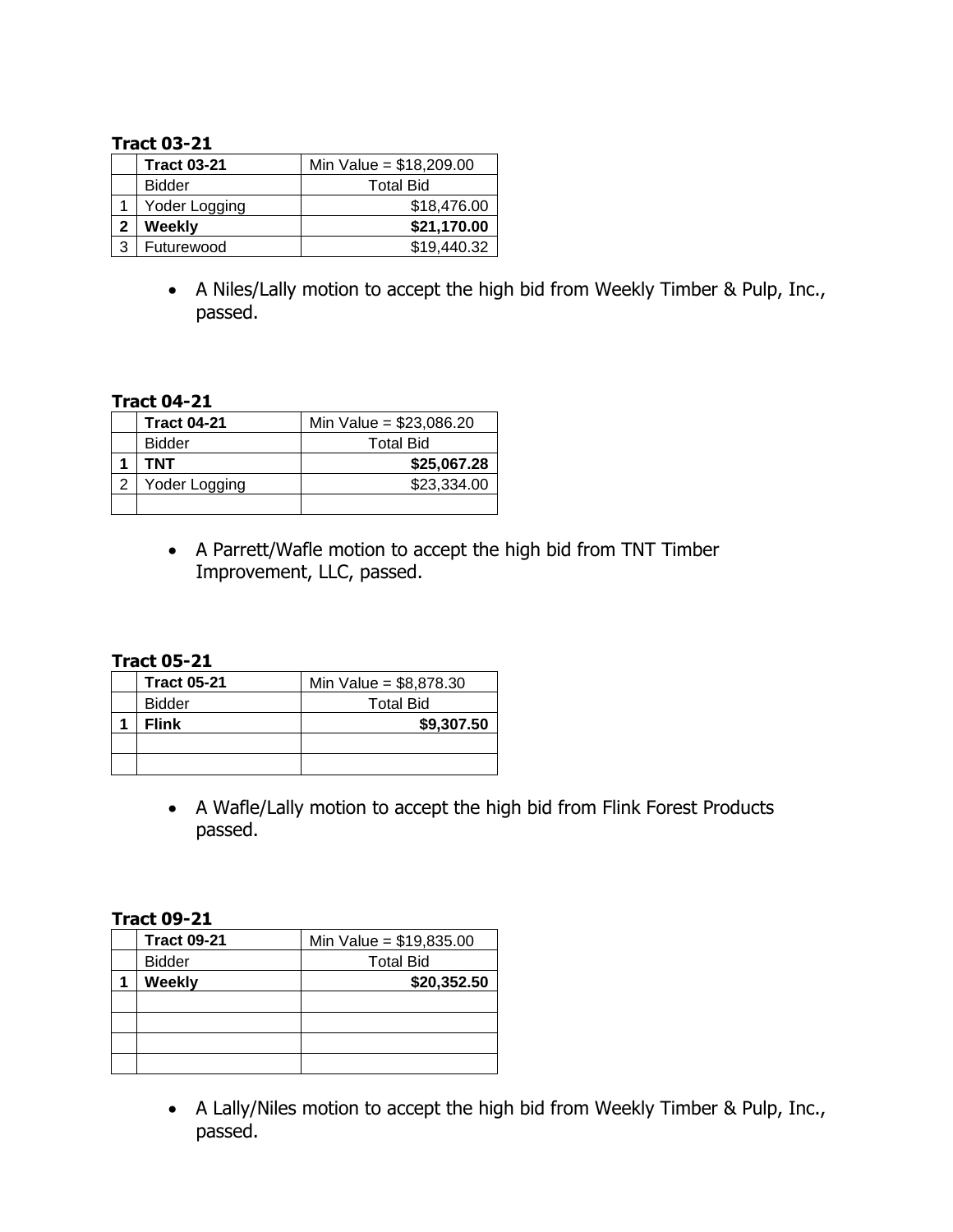- 3. Spring Timber Sale Bid Opening (Cont'd)
	- Tracts 06-21, 07-21, & 08-21 didn't receive bids and will be looked into to be direct sold to interested loggers.
- 4. Juneau County Outdoor Recreation Plan
	- Fred Heider, from North Central Wisconsin Regional Planning Commission, discussed the process for updating the 2022-2027 Juneau County Outdoor Recreation Plan. Fred shared example questions that could be used for a public survey of outdoor recreation needs in the community. The Department will work with Fred to finalize the survey questions and update information in the plan as needed.
- 5. Zoning Administrator's Report
	- Dave Donnelly reported on the activities of the Zoning Department and presented information on construction & permitting activity in the County.
	- Dave stated last year was a really good year for construction, with permits up 15 or better from 2019 despite the pandemic.
- 6. Land Sales of Tax Delinquent Properties
	- $\triangleright$  Town of Lyndon Rainbow Ln Min Bid: \$8,000.00

- Parcel: 290240544
	- A single bid was received. The bid for the parcel was \$8,000.00 dollars sent in by RCA Land LLC.
	- A Lally/Parrett motion to accept the bid from RCA Land LLC for the parcel passed.
- 7. Administrator's Report:
	- Trails Split Rail Fence Agreement
		- o Brian Loyd shared a letter received from Beth Onofrio, a landowner in Kildare Township. The letter provides details of a past agreement whereby Juneau County would maintain a split rail fence along her property boundary in exchange for land needed to develop a snowmobile trail. The agreement states Juneau County will maintain a split rail fence along the property into perpetuity, and over the past 20 years the fence has deteriorated and is falling down at this point. Brian is seeking Committee guidance and approval to obtain estimates to replace the fence. The Committee discussed verifying the record of the agreement with the Finance Committee and for Brian to obtain cost estimates to replace the fence.